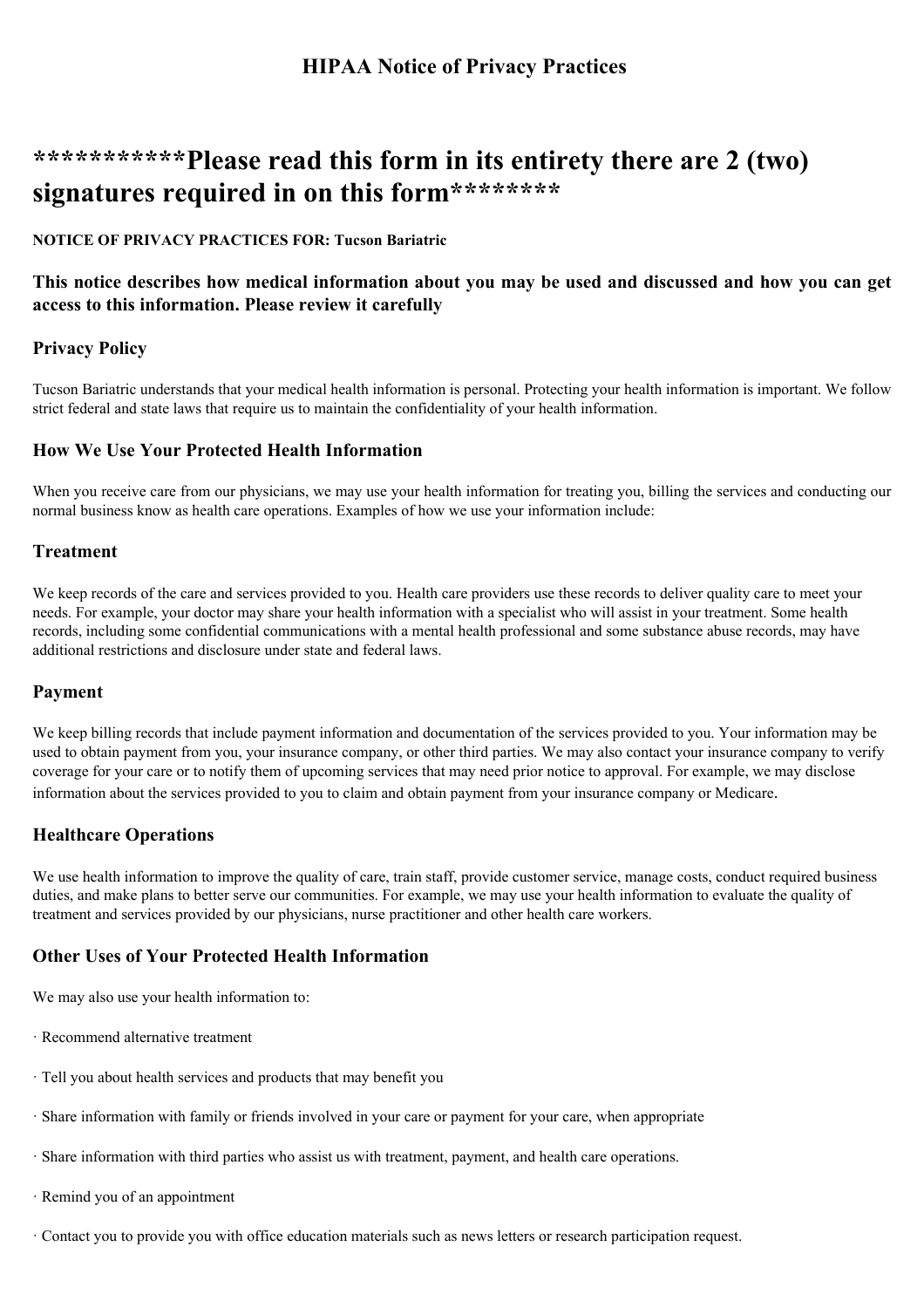### **Sharing Your Protected Health Information**

There are limited situations when we are permitted or required to disclose health information without your signed consent. These situations are:

· For public purposes such as reporting communicable diseases, work-related illnesses, or other diseases and injuries permitted by law. Reporting births and deaths and reporting to drugs and problems with medical devices

- · To protect victims of abuse, neglect or domestic violence
- · For health oversight activities such as investigations, audits and inspections
- · For law enforcement purposes
- · For lawsuits and similar proceedings
- · When otherwise required by law
- · When requested by law enforcement as required by law of court order
- · To coroners, medical examiners and funeral directors
- · For organ and tissue donation
- · For research under strict federal guidelines
- · To reduce or prevent a serious threat to public health and safety
- · For workers' compensation or other similar programs if you are injured at work and
- · For specialized government functions such as Intelligence and national security

All other uses and disclosures, not described in this notice, require your signed authorization. You may revoke your authorization at any time with a written statement (with limited exceptions as provide by federal regulations)

### **Your Individual Rights**

The following are statements of your rights with respect to your protected health information.

· **You have the right to inspect and copy your protected health information (fees may apply)** – under federal law, however, you may not inspect or copy the following records: Psychotherapy note, information compiled in reasonable anticipation of or used in a civil, criminal, or administrative action or proceeding, protected health information restricted by law, information that is related to medical research in which you have agreed to participate, information whose disclosure may result in harm or injury to you or another person, or information that was obtained under a promise of confidentiality.

· **You have the right to request a restriction of your protected health information** – This means you may ask not use or disclose any part of your protected health information and by law we must comply when the protected health information pertains solely to a health care item or service for which the health care provider involved has been paid out of pocket in full. You may also request that any part of your protected health information not be disclosed to family members or friends who may be involved in your care or for notification purposes as described in this Notice of Privacy Practices. Your request must state the specific restriction request and to whom you want the restriction to apply. By law, you may not request that we restrict the disclosure of your PHI for treatment purposes.

· **You have the right to request to receive confidential communications** – You have the right to request confidential communication from us by alternative means or at an alternative location. You have the right to obtain a paper copy of this notice from us, upon request, even if you agreed to accept this notice alternatively i.e. electronically.

· **You have the right to request an amendment to your protected health information** – If we deny your request for amendment, you have the right to file a statement of disagreement with us and we may prepare a rebuttal to your statement and will provide you with a copy of any such rebuttal.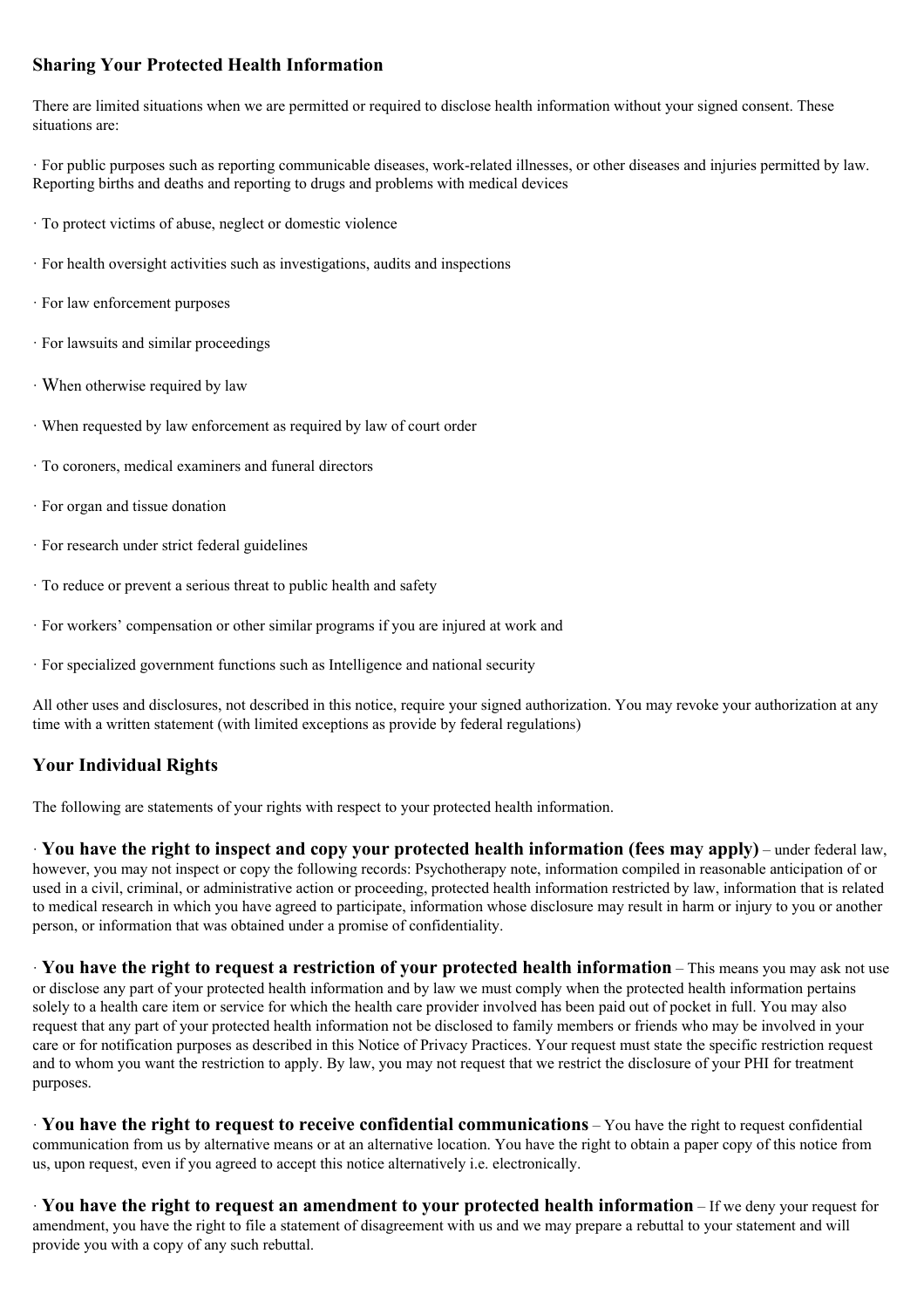· **You have the right to receive an accounting of certain disclosures** – You have the right to receive an accounting of all disclosers except for disclosures: pursuant to an authorization, for purposes of treatment, payment, healthcare operations; required by law, that occurred prior to April 14, 2003, or six years prior to the date of this request.

· You have the right to obtain a paper copy of this notice from us even if you agreed to receive the notice electronically. We reserve the right to change the terms of this notice and we will notify you of such changes on the following appointment. We will also make available copies of our new notice if you wish to obtain one.

### **Complaints**

You may complain to us or to the Secretary of Health and Human Services if you believe your privacy rights have been violated by us. You may file a complaint with us by notifying our Compliance Officer of your Complaint. **We will not retaliate against you for filing a complaint**.

**We are required by law to maintain the privacy of, and provide individuals with, this notice of our legal duties and privacy practices with respect to protected health information. We are also required to abide by terms of the notice currently in effect. If you have questions in reference to this form, please ask to speak with our HIPAA Compliance Officer in person or by phone at our main phone number**.

### **Our Privacy Responsibilities**

Tucson Bariatric is required by law to:

- Maintain the privacy of your health information
- Provide this notice that describes the ways we may use and share your health information
- Follow the terms of the notice

We reserve the right to make changes to this notice at any time and make the new privacy practices effective for all information we maintain. Current notices will be posted in our office. You may also request a copy of any notice from our office manager.

### **Our Organization**

This notice describes the privacy practices of Tucson Bariatric, including employees and volunteers. This notice also describes the privacy practices of affiliated providers while they are performing services on behalf of Tucson Bariatric, unless they provide you with a notice of their specific privacy practices. Affiliated providers are not employed by Tucson Bariatric but are authorized to provide services to patients. Affiliated providers may have different privacy practices from those described in this notice. For more information about the privacy practices of affiliated providers, please contact them directly.

#### **Contact Us**

If you would like further information about your privacy rights, are concerned that your privacy rights have been violated, or disagree with a decision that we made about access to your protected health information, contact: Tucson Bariatric s' office manager at (520)-319-6000

I understand that under the Health Insurance Portability and Accountability Act (HIPAA), I have certain rights to privacy regarding my protected health information. I acknowledge that I have received or have been given the opportunity to receive a copy of you Notice of Privacy Practices. I also understand that this practice has the right to change its notice of Privacy Practices and that I may contact the practice at any time to obtain a current copy of Notice of Practices